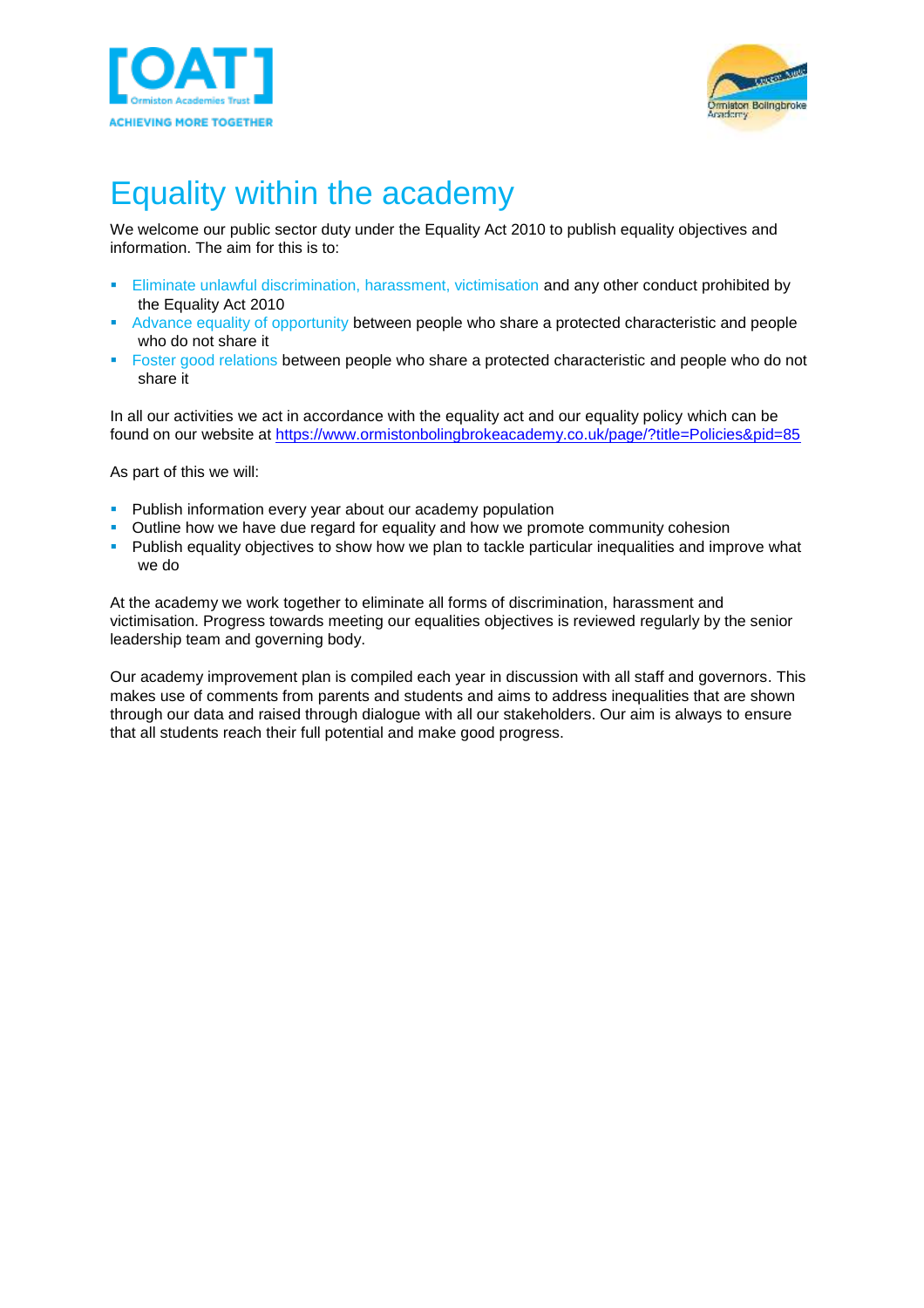



#### How we have due regard to our duty

The information provided here aims to show that we give careful consideration to equality issues in everything that we do in the academy.

We are committed to working for the equality of all our students. To meet our duty to have due to regard to the need to eliminate unlawful discrimination, harassment and victimisation and other conduct towards individuals with protected characteristics we:

- **E** Ensure related policies are in place including anti-bullying, e-safety and cyber-bullying, behaviour, safeguarding, more able, gifted and talented and SEN
- **•** Give due regard of equality issues in decisions and changes we make engaging with and consulting students, staff, parents and carers, the local community so we can improve our information, learn about the impact of our policies, develop our equality objectives and improve what we do
- Have in place an accessibility plan
- **EXECT** Have an induction process for new arrivals and ensure that the admission arrangements do not disadvantage groups of students
- Monitor / report on exclusions and all incidents of harassment / discrimination
- **•** Providing adequate training for all staff members and governors including safeguarding and SEN issues
- **Follow our published complaints procedure**
- **E** Adhere to non-discriminatory employment practices
- Have in place staff and student codes of conduct
- Have a balanced curriculum with an activity / enrichment programme that is accessible to all students
- **Provide additional support and apply reasonable adjustments where necessary**
- **.** Involve disabled learners, their families and disabled staff in the changes and improvements we make and consult them on issues that concern or affect them
- **Track and monitor identified groups and their access and performance and aim to reduce gaps** between groups
- Keep a record, where appropriate of the protected characteristics of our students and employees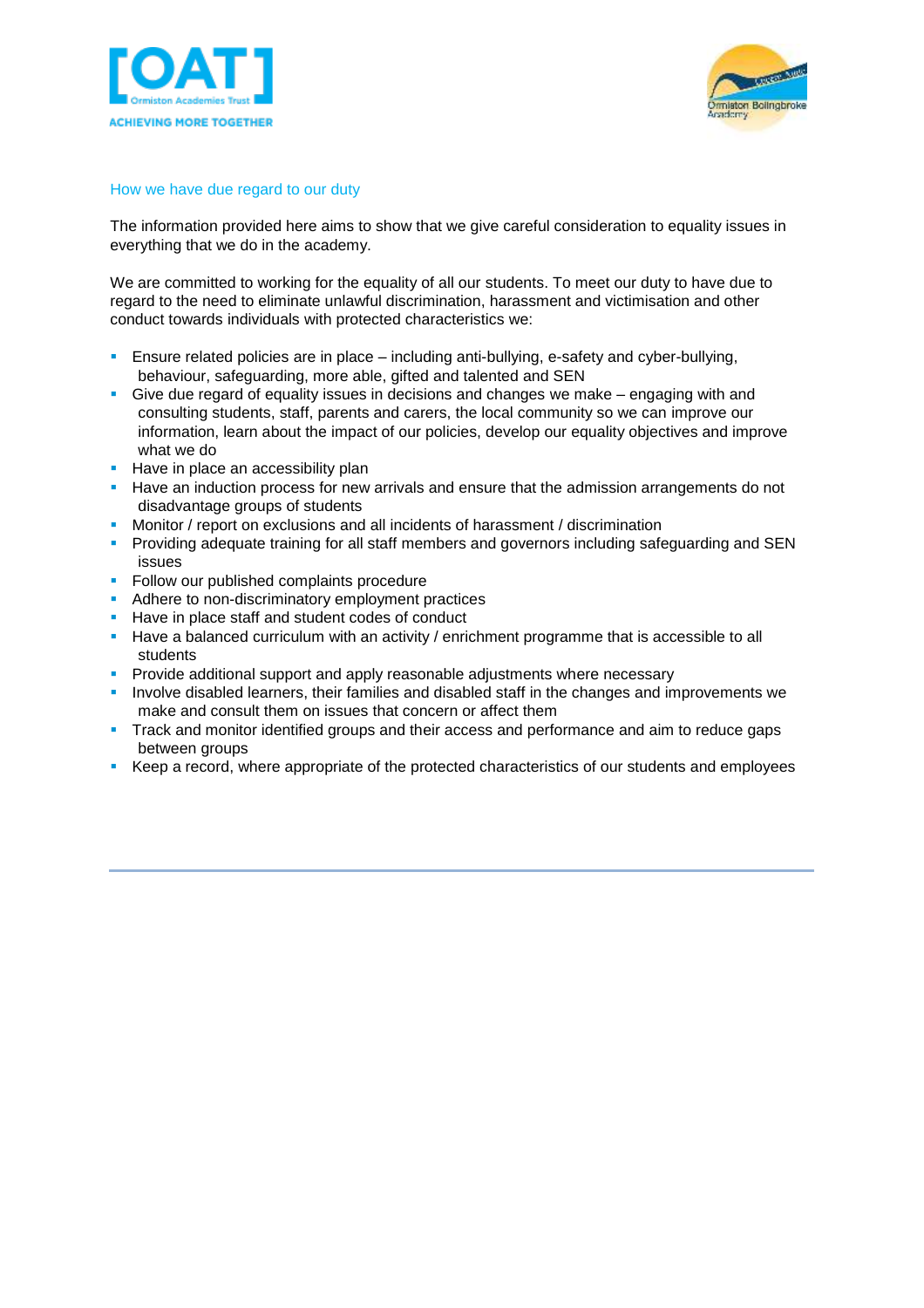



# Understanding our academy community

### Our student population

Total number of students on the roll at the academy is *1164*

*Confidentiality – Guarantees of confidentiality are given to all individuals who provide monitoring information or who take part in surveys. Names and data are anonymised and we observe the convention not to report where there are 10 or fewer respondents in any grouping.*

|           |                                                                       |                                                          | The academy    |      | <b>National</b><br>(if<br>available) |
|-----------|-----------------------------------------------------------------------|----------------------------------------------------------|----------------|------|--------------------------------------|
|           |                                                                       |                                                          | Number         | %    | $\%$                                 |
| Gender    | Male                                                                  |                                                          | 558            | 47.9 |                                      |
|           | Female                                                                |                                                          | 606            | 52.1 |                                      |
| Ethnicity | White                                                                 | English / Welsh / Scottish / Northern<br>Irish / British | 1112           | 95.5 |                                      |
|           |                                                                       | <b>Irish</b>                                             |                |      |                                      |
|           |                                                                       | Gypsy or Irish Traveller                                 | $\mathbf{1}$   | 0.1  |                                      |
|           |                                                                       | Any other White background                               | 8              | 0.7  |                                      |
|           | Mixed /                                                               | White and Black Caribbean                                | 13             | 1.1  |                                      |
|           | multiple<br>ethnic<br>groups                                          | White and Black African                                  | 8              | 0.7  |                                      |
|           |                                                                       | White and Asian                                          | 3              | 0.3  |                                      |
|           |                                                                       | Any other Mixed/Multiple ethnic<br>background            | 8              | 0.7  |                                      |
|           | Asian /<br>Asian<br><b>British</b>                                    | Indian                                                   |                |      |                                      |
|           |                                                                       | Pakistani                                                |                |      |                                      |
|           |                                                                       | Bangladeshi                                              |                |      |                                      |
|           |                                                                       | Chinese                                                  |                |      |                                      |
|           |                                                                       | Any other Asian background                               |                |      |                                      |
|           | Black /<br>African /<br>Caribbean /<br><b>Black</b><br><b>British</b> | African                                                  |                |      |                                      |
|           |                                                                       | Caribbean                                                | $\overline{2}$ | 0.2  |                                      |
|           |                                                                       | Any other Black / African / Caribbean<br>background      | 2              | 0.2  |                                      |
|           | Other<br>ethnic<br>group                                              | Arab                                                     |                |      |                                      |
|           |                                                                       | Any other ethnic group                                   | $\overline{2}$ | 0.2  |                                      |
|           | Information refused                                                   |                                                          | $\overline{2}$ | 0.2  |                                      |
|           | Information not obtained                                              |                                                          | 3              | 0.3  |                                      |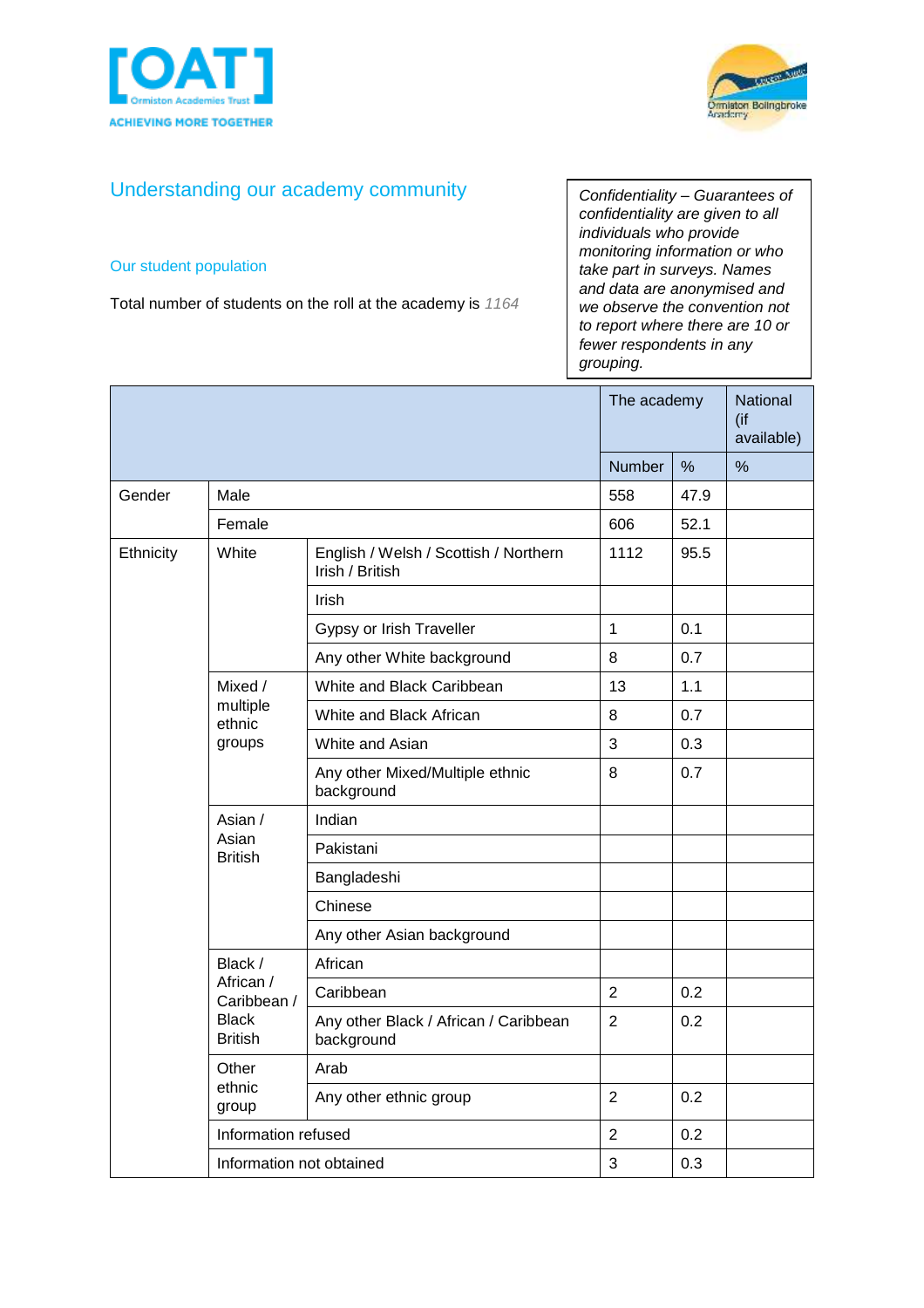



| Special<br>Educational<br><b>Needs</b><br>(SEN) | No specified special educational need<br>N                                                                                                  | 1047           | 89.9 |  |
|-------------------------------------------------|---------------------------------------------------------------------------------------------------------------------------------------------|----------------|------|--|
|                                                 | <b>School Action</b><br>Κ                                                                                                                   | 106            | 9.1  |  |
|                                                 | S<br><b>School Action Plus</b>                                                                                                              |                |      |  |
|                                                 | Statemented / Education Health and Care Plan<br>(EHCP)                                                                                      | 11             | 0.9  |  |
| Religion                                        | No religion                                                                                                                                 | 522            | 47.4 |  |
|                                                 | Christian (including Church of England, Catholic,<br>Protestant and all other Christian denominations)                                      |                | 43.5 |  |
|                                                 | <b>Buddhist</b>                                                                                                                             |                |      |  |
|                                                 | Hindu                                                                                                                                       | 1              | 0.1  |  |
|                                                 | Jewish                                                                                                                                      |                |      |  |
|                                                 | Muslim                                                                                                                                      | $\overline{2}$ | 0.2  |  |
|                                                 | <b>Sikh</b>                                                                                                                                 |                |      |  |
|                                                 | Any other religion                                                                                                                          |                | 3.6  |  |
|                                                 | Information refused                                                                                                                         |                | 1.5  |  |
|                                                 | Information not obtained                                                                                                                    |                | 6.2  |  |
| Information<br>on other<br>groups               | Students with English as an additional language (EAL)                                                                                       |                | 0.7  |  |
|                                                 | Children Looked After (CLA)                                                                                                                 |                | 3.6  |  |
|                                                 | Young carers                                                                                                                                | 53             | 4.6  |  |
|                                                 | Information on students in receipt of additional funding (pupil premium, year 7 catch<br>up, free school meals) is available on the website |                |      |  |

#### No Information was available on the following protected characteristics:

- Gender reassignment The academy does not have any information on whether any of the students on roll had reassigned their gender
- **EXECTS Sexual identity The academy does not have information on whether any of the students on roll** identified as Lesbian, Gay, Bi-sexual or Transgender (LGBT) as the question had never been asked

## Diversity of our workforce

As of 1 September 2020 the academy employs *181* (including Exam Invigilators) staff members. Our staff are employed in the following main groups:

- Teaching staff
- Support staff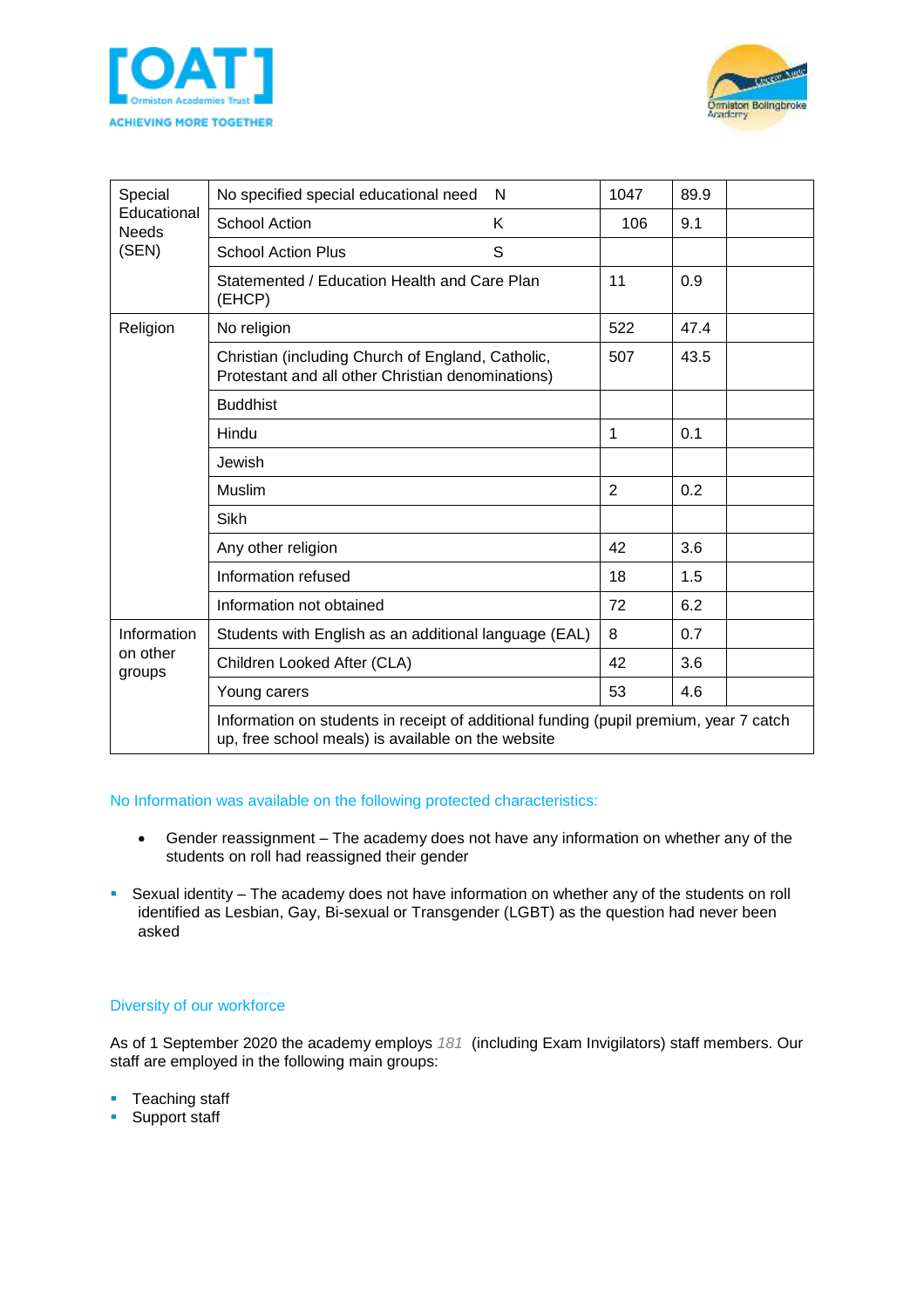



|            |                                                             |                                                                 | Number         | % of all<br>staff |
|------------|-------------------------------------------------------------|-----------------------------------------------------------------|----------------|-------------------|
| Gender     | Male                                                        |                                                                 | 50             | 28                |
|            | Female                                                      |                                                                 | 131            | 72                |
| Age        | Under 21                                                    |                                                                 | 0              | $\mathbf 0$       |
|            | $21 - 30$                                                   |                                                                 | 43             | 24                |
|            | $31 - 40$                                                   |                                                                 | 47             | 26                |
|            | 41-50                                                       | 35                                                              | 19             |                   |
|            | 51-60                                                       | 29                                                              | 16             |                   |
|            | 61-70                                                       |                                                                 | 25             | 14                |
|            | 71-80                                                       |                                                                 | $\overline{2}$ | $\mathbf{1}$      |
|            | Over 80                                                     |                                                                 | $\mathbf 0$    | $\mathbf 0$       |
| Ethnicity  | White                                                       | English / Welsh / Scottish / Northern Irish /<br><b>British</b> | 171            | 94                |
|            |                                                             | Irish                                                           | $\overline{4}$ | $\overline{2}$    |
|            |                                                             | Gypsy or Irish Traveller                                        | $\mathbf 0$    | $\mathbf 0$       |
|            |                                                             | Any other White background                                      | $\overline{4}$ | $\overline{2}$    |
|            | Mixed /<br>multiple<br>ethnic groups                        | White and Black Caribbean                                       |                |                   |
|            |                                                             | White and Black African                                         |                |                   |
|            |                                                             | White and Asian                                                 |                |                   |
|            |                                                             | Any other Mixed/Multiple ethnic background                      | 1              | $\mathbf{1}$      |
|            | Asian / Asian<br><b>British</b>                             | Indian                                                          |                |                   |
|            |                                                             | Pakistani                                                       |                |                   |
|            |                                                             | Bangladeshi                                                     |                |                   |
|            |                                                             | Chinese                                                         |                |                   |
|            |                                                             | Any other Asian background                                      |                |                   |
|            | Black /<br>African /<br>Caribbean /<br><b>Black British</b> | African                                                         | 1              | $\mathbf{1}$      |
|            |                                                             | Caribbean                                                       |                |                   |
|            |                                                             | Any other Black / African / Caribbean<br>background             |                |                   |
|            | Other ethnic<br>group                                       | Arab                                                            |                |                   |
|            |                                                             | Any other ethnic group                                          |                |                   |
|            | Information refused                                         |                                                                 |                |                   |
|            | Information not obtained                                    |                                                                 |                |                   |
| Disability | Mobility and Physical Impairments                           |                                                                 |                |                   |
|            | Spinal cord injury                                          |                                                                 |                |                   |